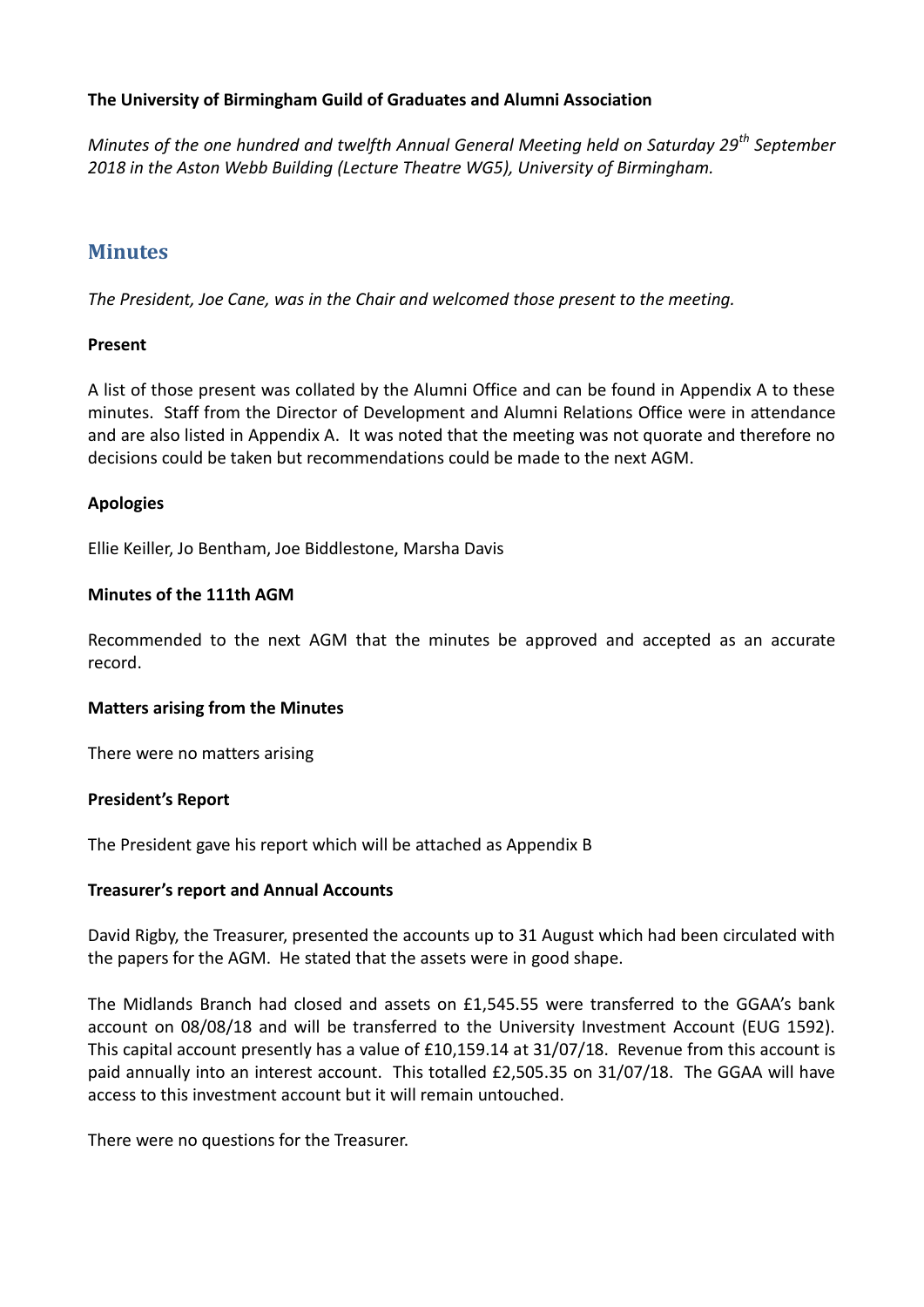Norma Broadbridge proposed and Stephen Tomlinson seconded that the accounts be accepted. The proposal was accepted unanimously and recommended to the next AGM for approval.

See Appendix C

#### **Report from the Development and Alumni Relations Office**

See Appendix D

#### **Report from the Administrator of the Alumni Awards**

See Appendix E

#### **Election of Officers**

In accordance with Law 6(a), the Chair declared that the following officers were elected unopposed: Joe Cane (President) Nina Waddell Sheila Oxspring (Vice President) Joe O'Mara David Rigby (Treasurer) Lesley Payne Steve Tomlinson (Alumni Awards Administrator) John Akers (Minutes Secretary) Ellie Keiller Tom Goodman

# **Proposed Changes to Constitution**

To increase the number of people that may be elected or co-opted to the committee from 3 to 8

The difficulty of sufficient attendees at the AGM should be put to the Registrar's Office with the proposal that the size of the quorum be reduced.

The suggestions were proposed and seconded. It was recommended that the proposed changes be submitted to the next AGM or a special general meeting of the Guild and approved.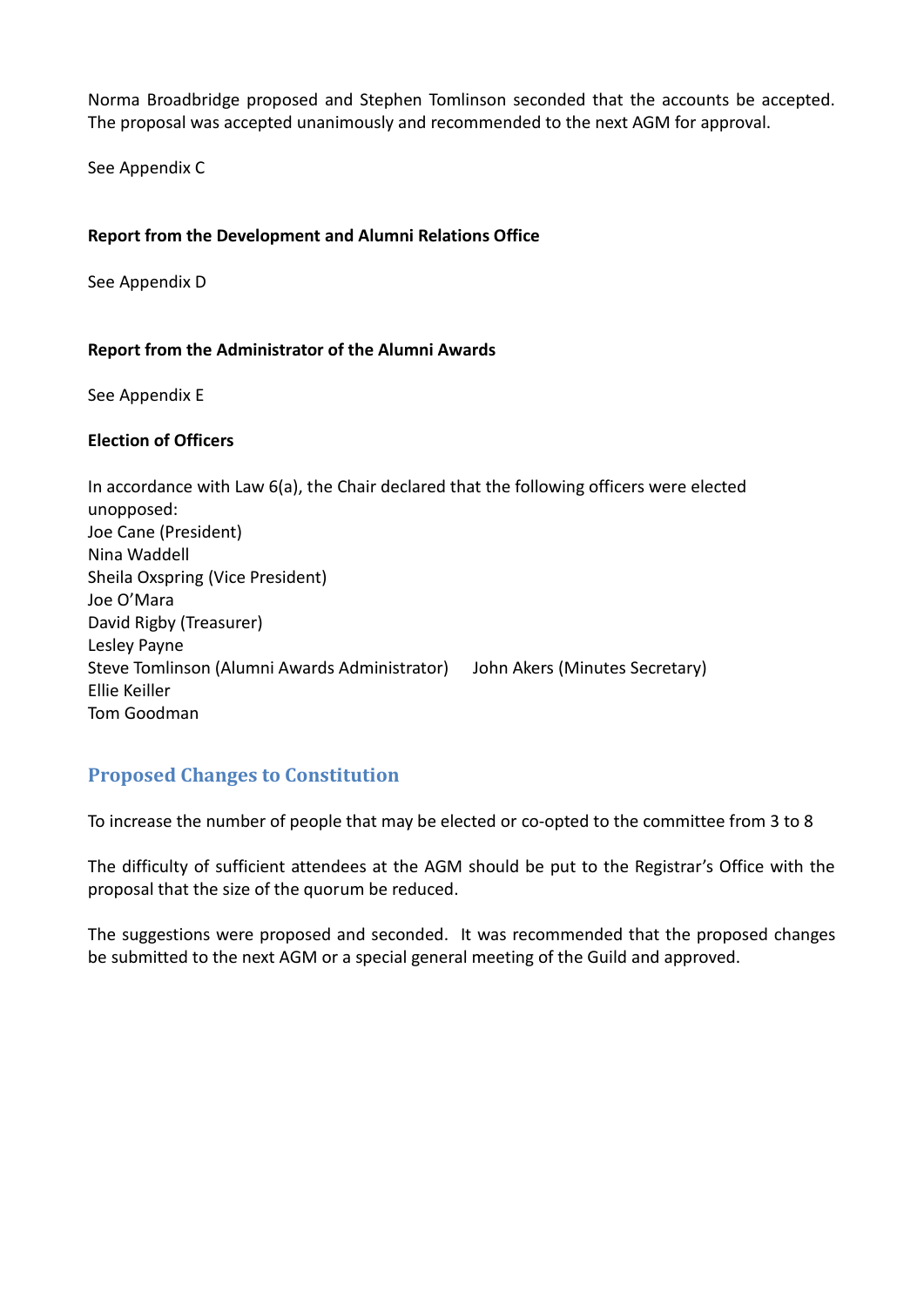# **Appendix A**

#### **Alumni in attendance:**

Sheila Oxspring (1966 BSc Zoology/Physiology) Tom Goodman (2018 BSc Computer Science) Joe Cane (2015 BSc Business Management) John Akers (1964 MSc Chemical Engineering) David Rigby (1964 BSc Zoology, 1966 MSc Neurocommunications) Steve Tomlinson (1974 BSc Electrical Engineering) Norma Broadbridge (1954 BSc Botany, 1992 MSc Sport & Exercise Science) Tony Deakin (2006 MBA INLOGOV) Heather Cannon (1966 BSc Mathematics) Anne O'Meara (1977 LLB Law) Joe O'Meara (1971 BSc Medical Biochemistry, 1975 MSc Biochemistry) Simon Lerwill (2002 BSc Geography and Planning)

#### **Staff in attendance:**

Claire O'Sullivan, Associate Director (Global Engagement) Dan O'Driscoll, Head of Alumni Engagement Becky Thornton, Communications Partner

### **Appendix B**

GGAA Presidents Report for AGM, September 29<sup>th</sup> 2018

First of all I would like to introduce myself.I'm Joe Cane and I graduated in 2015 in Business Management. I have been President of the GGAA since Sept 2017.

#### Court representation

Owing to a reorganisation within the University, Court meetings and GGAA representation have now concluded. May I thank our most recent representatives, Norma Broadbridge, Joe Biddlestone, John Craggs, Arthur Lee and Lesley Payne in addition to those who have served previously.

#### House of Lords Reception

The House of Lords Reception in November was a great evening hosted by Lord Bilimoria, our Chancellor and Professor Sir David Eastwood. We heard several interesting talks, including one from 2014 graduate Emma James about her progress and experience post the Access to Birmingham (A2B) scheme. The event also allowed for alumni networking and it was great to hear some interesting stories, such as the Smithfield Society from Marcus Hall.

#### My Biggest Mistake – Four Alumni in Four Minutes

Organised by DARO and aimed at recent alumni, I attended this event for the second time in the city centre. We heard from 4 alumni talking about their mistakes and valuable experiences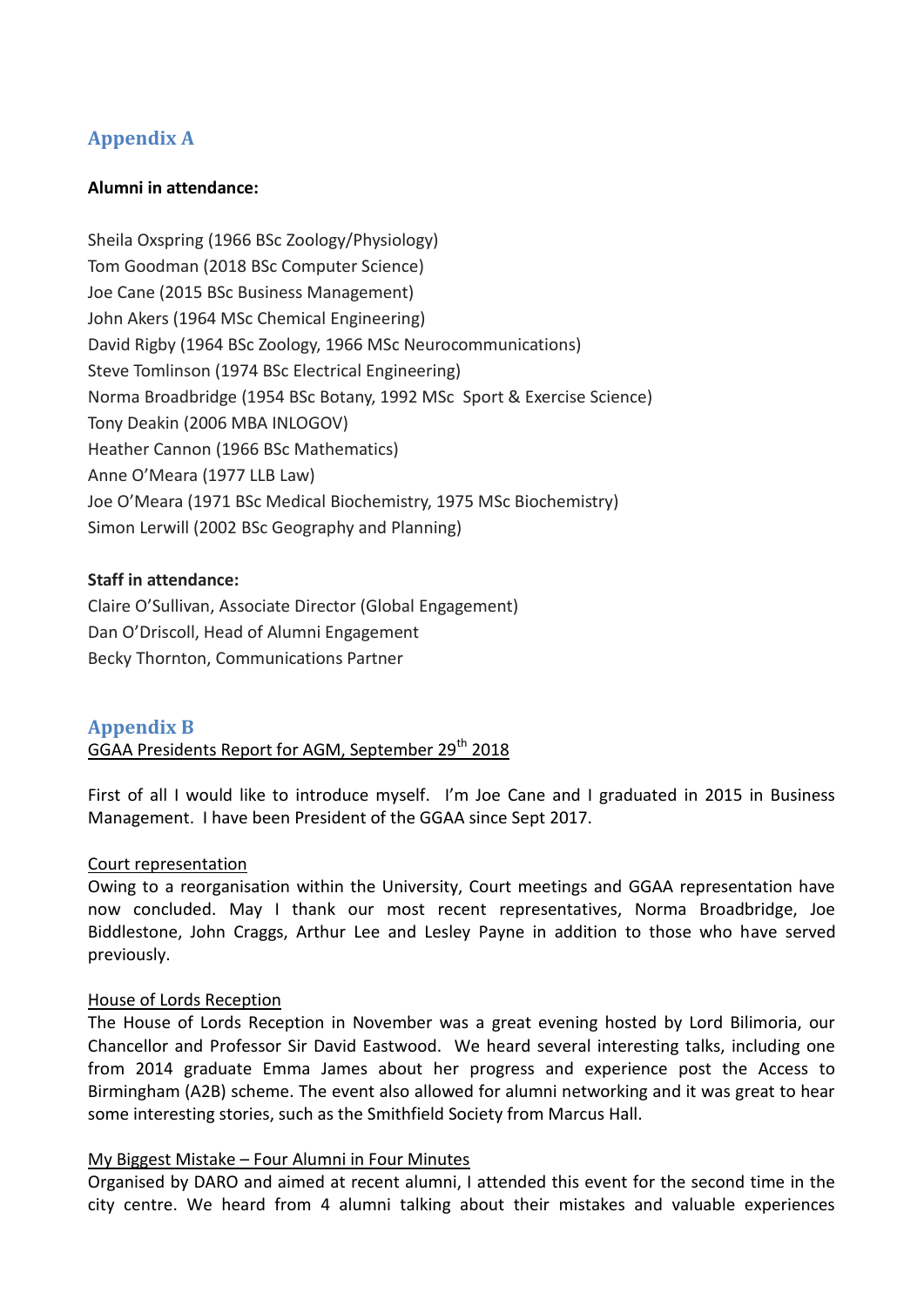followed by food and a networking session. Once again, this was a really insightful evening and something I hope will continue.

#### Degree Congregation Processing

GGAA representatives once again processed at the December and July Degree Congregation Ceremonies. The primary purpose is for the GGAA reps to form part of the procession and lead out the new graduates at the end of the ceremony, a tradition practiced for many many years. We welcomed several new processors this year and I'm sure they'll agree that these are most enjoyable occasions. Thank you to all who processed.

#### Carol Service December 2017

James Ellis and I represented the GGAA at the Annual Carol Service in the Great Hall. It was an enjoyable evening and was extremely well attended. Thanks to Simon and the DARO team for hosting drinks and networking afterwards.

#### Midlands Branch

Unfortunately, the Midlands Branch made the decision to close at their AGM this year and this was completed in July. Members have been notified and subscriptions cancelled. Remaining funds from the Midlands Branch have been transferred to the GGAA account and the committee are currently considering proposals for commemoration of the Branch. Norma has agreed to continue to promote Branch events such as the annual meet at the College of Food. We hope that members will be able to continue to engage with the GGAA. Thanks to Lesley, Norma and others for their work with the Branch.

#### How to network

In March 2018, I attended a networking evening organised by DARO aimed at recent alumni, hosted in the City Centre. We heard from three experienced networkers and then had the chance to network with others. Thanks to Jane and the DARO team for organising these series of events aimed at more recent alumni. I hope they will continue to be supported and grow in the coming year.

#### Brum Alum Pub Quiz May 2018

As part of the Global Alumni Gathering 2018 we organised a Birmingham themed alumni pub quiz hosted in Joes Bar in the Guild of Students. An enjoyable evening was had by around 40 guests and we hope to grow the event next year. Thanks must go to Jonathan Berg for volunteering as quiz master and his incredible knowledge of the city.

#### Planning for today

One final function of the GGAA committee is to help to plan for today. I do hope that everyone has enjoyed the day.

#### Thank You

As this has been my first year as President, I'd like to thank Sheila Oxspring for her help, support and guidance this year. I'd also like to thank Simon, Claire, Anne-Marie and the DARO team for your support and collaborative working with us this year.

## **Appendix C**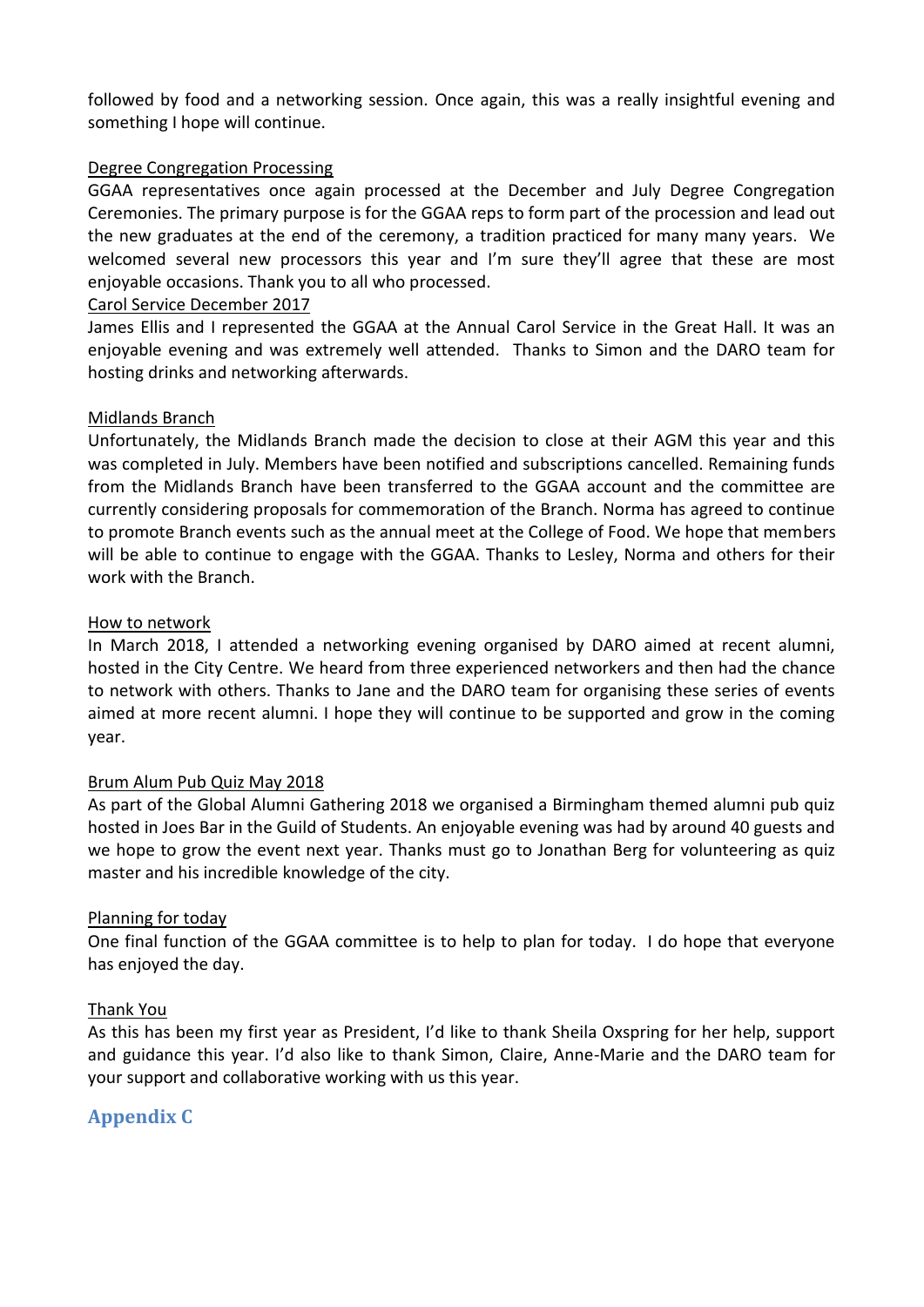## THE UNIVERSITY OF BIRMINGHAM **GUILD OF GRADUATES AND ALUMNI ASSOCIATION**

#### **INCOME AND EXPENDITURE ACCOUNTS AND BALANCE SHEET**

#### 31st AUGUST 2016 TO 31st AUGUST 2017 31st AUGUST 2017 TO 31st AUGUST 2018

| <b>CARRIED</b>                      | £4397.73          | <b>CARRIED</b>                            | £4137.15 |
|-------------------------------------|-------------------|-------------------------------------------|----------|
| <b>INCOME</b>                       | £0.00             | <b>INCOME</b>                             |          |
| <b>EXPENDITURE</b>                  |                   | <b>From Midland Branch</b>                |          |
| <b>Forum Exps Sept.2016</b>         |                   | closure $(8/8/18)$                        | £1545.55 |
| -UoB                                | £144.60           |                                           |          |
| -Sheila Oxspring                    | £43.98            | TOTAL                                     | £1545.55 |
| <b>BANK CHARGES</b><br><b>TOTAL</b> | £72.00<br>£260.58 | <b>EXPENDITURE</b><br>-Wine for lecturers | £52.74   |
| <b>BALANCE</b>                      | £260.58           | <b>BALANCE</b>                            | £1492.81 |
| <b>CASH AT BANK</b>                 | £4110.65          | <b>CASH AT BANK</b>                       | £5603.46 |
| <b>CASH AT BANK</b>                 | £26.50            | <b>CASH IN HAND</b>                       | £26.50   |
| <b>TOTAL</b>                        | £4137.15          | TOTAL                                     | £5629.96 |

**D C Rigby Hon Treasurer** 

### **Appendix D**

#### **DARO Report from Claire O'Sullivan**

76 events this year run by University or alumni – including our Global Alumni Gathering attracted over 250 attendees, with events in 17 countries; and Bringing Birmingham to You a new lecture series which connects research staff who are travelling for conferences or research activities with alumni across and share their research in an informal setting –there were 12 events in 10 global cities in the first year. Events take place in Birmingham and London as well as internationally – you are very welcome to join us.

Alumni gave more than 12,000 hours of their time in the last year to support the University and students. This is the equivalent of nearly 7 years of additional staff time, but the impact is more than just the time. These volunteers have given their time to help set University strategy, advise on curriculum and career development, provide careers support to individual students, hosted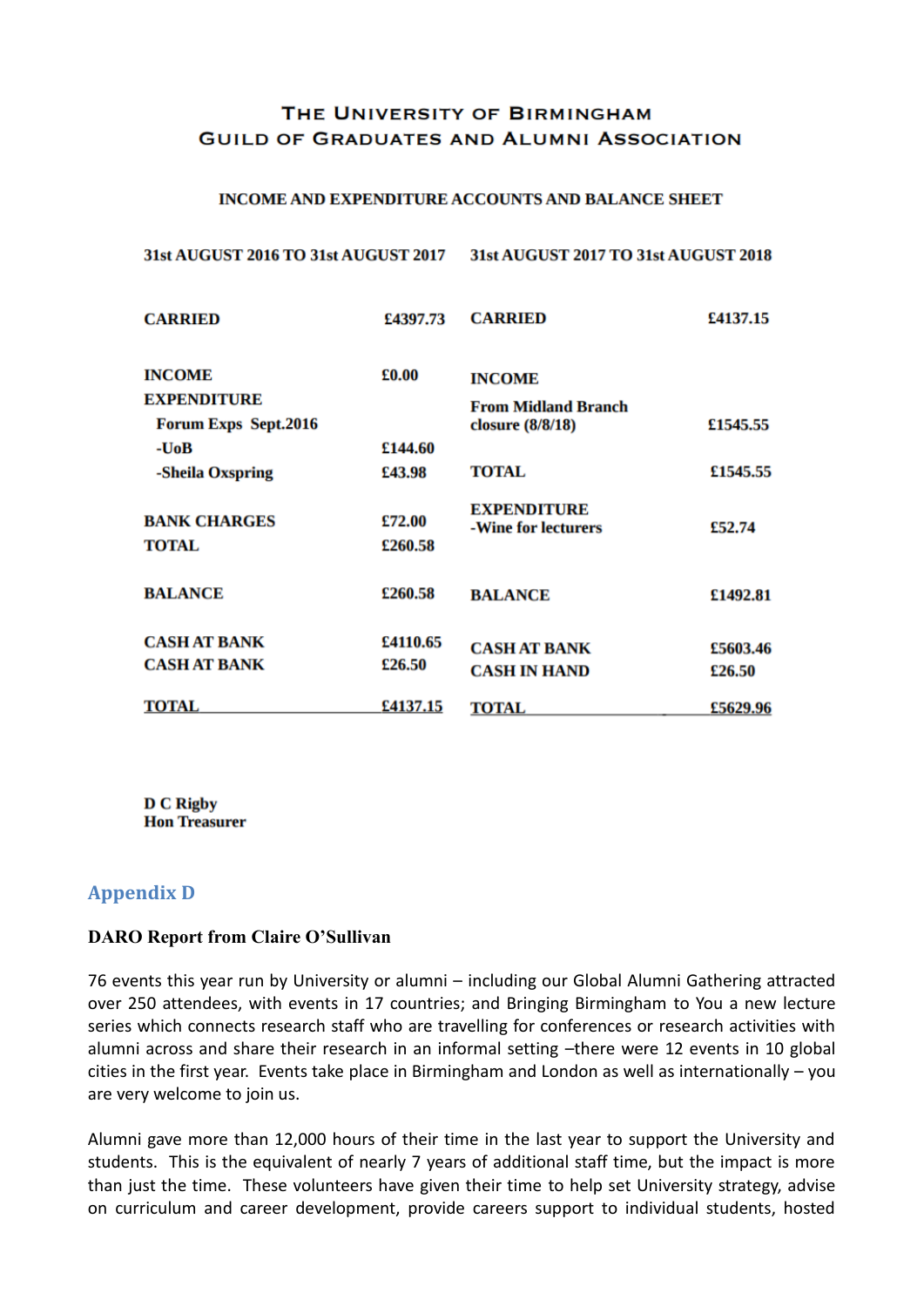guest lectures and much more. This makes such a big impact on enriching the student experience and providing our graduates with more than simply excellent academic credentials in a competitive work environment. Our thanks also to all those in the Guild of Graduates who processed at the degree congregations in December and July.

Over £10m raised in philanthropic gifts to the University ranging from large to small gifts. Every gift is important and we are very grateful for your support.

In autumn 2017 the University launched a new fundraising and volunteering appeal called 10,000 Lives. The objective of the appeal is a simple one – to transform the lives of 10,000 young people through the power of education by providing life changing opportunities. Opportunities such as funded scholarships for young people who have no family history of pursuing higher education or those who are young carers providing care support for family members at home and who often feel that attending University is not an option. 10,000 Lives also provides students with opportunities to take up paid internships, and work experience, to access alumni mentors who will support their career development and much more. Every gift of time or money can make a big difference to the life opportunities, and we are incredibly grateful to all those alumni and volunteers who have supported 10,000 Lives so far. I'm pleased to report that as of last month we had changed 2,500 Lives. If you'd like to find out more, or support the appeal with a gift of time or money please do speak to any of the team here today.

We were delighted that the video that was produced for 10,000 Lives won an international excellence award from the Council for the Advancement and Support of Education.

Old Joe magazine will go to print shortly  $-$  we are holding the presses for photos of today's reunion. Highlights of this edition, as well as today's reunion of course include a feature celebrating the contribution alumni and University researchers have made to the NHS as it reaches its  $70<sup>th</sup>$  birthday, an interview with alumnus Gareth Neame the creator of Downton Abbey, four alumni who are working at St George's Park, home of the England football team, news about research which is using honey to fight antibiotic resistance, our role in a new NASA space mission, and some facts, which you may not know, about the Old Joe clock tower. We would love to hear what you think when you receive your copy, so please do let us know, along with any suggestions for future stories you would like us to include.

Welcome Week is underway at the moment and for the first time we have been also welcoming our new students in Dubai. Letting them know that they are part of our alumni community and what that means. We will now be using the next 8 months or so to build the alumni programme that they will enjoy once the first graduations take place in summer 2019.

Thank you to Joe and the committee for your time and support over the previous year.

# **Appendix E**

### **Alumni Travel Awards 2018**

On 14 April 2018, the 'Student Development and Graduate Travel Scholarship selection panel met to consider a total of 74 applications for the various classes of Student Development Bursaries for 2018. The members of the committee each scored the applications separately and the meeting then collated the scores and selected the highest-scoring applications for discussion to select those who would receive an award.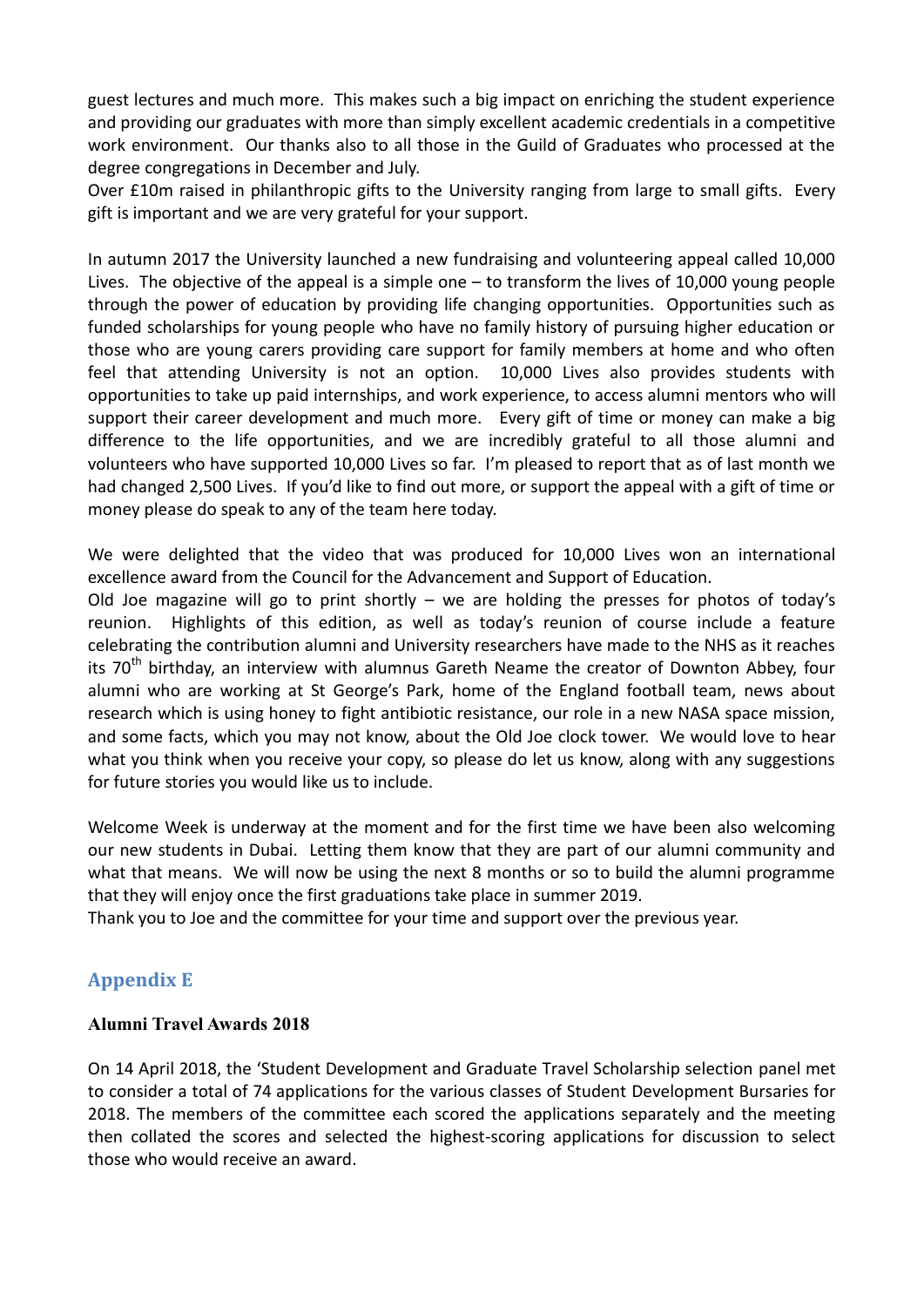As usual, there was a significant number of application for organised packages, predominantly for travel experiences with 'The Global Brigades' a student-led social responsibility movement to Honduras, Panama, and Ghana. These packages focus primarily on Law, Medicine, Finance and Public Health. The committee considered that many of the claims made by applicants for the local impact of the one or two-week placements with these Brigades were over-ambitious and would be of limited lasting benefit to the communities.

Some proposals, however, did show more originality indicative of the requirement for personal effort on the part of the applicant in the planning of the project, as well as offering rewarding experiences during the period of travel. Two nursing students' applications stood out.

#### *Ms. Natasha Allcroft wrote*:

"I have liaised with Parirenyatwa Hospital in Harare. It is one of the biggest hospitals in Zimbabwe and it is the only healthcare institute that offers training to nurses in the country. I will spend 4 weeks on rotation at the hospital, having unique experiences of specialist departments in Ophthalmology, Intensive Care and Midwifery, all of which I have no experience of in the UK. The hospital has a maternity unit and I am interested in learning about the birthing process, whereby the role of the Midwife is vital given the high infant mortality rates in Zimbabwe."

A similar application was received from another nursing student. Both of the applications were for non-assessed 'elective modules' that form part of the nursing degree but demonstrated effort on the part of the applicants to identify placements that would offer an insight into the nursing profession in Zimbabwe, a vastly different country where resources are severely limited and the challenges of nursing very different from those in the UK and would take both of them out of their 'comfort zones' for a month. The committee considered the placements would provide a valuable learning experience for these students.

The committee decided to make awards to both students, but the GGAA travel award of £1,000 was awarded entirely to Natasha Allcroft and one of the other awards managed by the Student Development office was given to the other applicant. Natasha has completed her placement and her report is attached.

Steve Tomlinson Alumni Awards Administrator 11 September 2018

## **Report of Nursing Elective in Zimbabwe:**

After completing a four-week nursing elective at Parirenyatwa Group of Hospitals in Harare, Zimbabwe, I must take a moment to applaud the staff nurses who were excellent at improvising when resources were scarce. With specific reference to dressing packs and medications the nurses were able to be creative and prioritise effectively. By carrying out my elective in Zimbabwe, it ensured that I experienced the barriers that nurses faced in delivering care in such a poor country. This allowed me to reflect on my own nursing practice in the UK, highlighting our wastefulness, making me strive to reduce and use resources effectively. The placement at Parirenyatwa provided me with an experience of different nursing practices (Adult, Paediatric and Midwifery), of which I would not get the opportunity to do so in the UK given that I am primarily an adult student nurse.